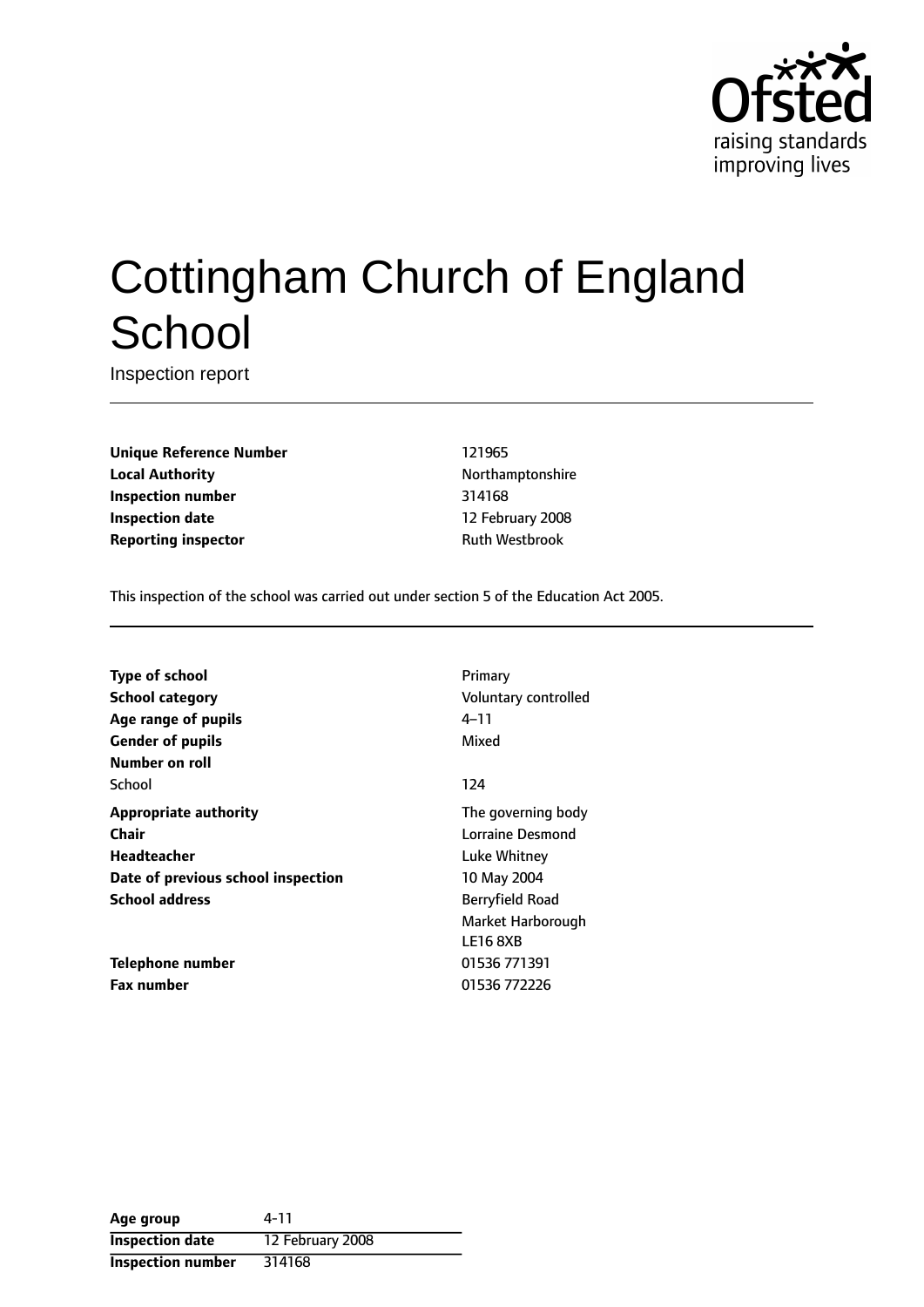.

© Crown copyright 2008

#### Website: www.ofsted.gov.uk

This document may be reproduced in whole or in part for non-commercial educational purposes, provided that the information quoted is reproduced without adaptation and the source and date of publication are stated.

Further copies of this report are obtainable from the school. Under the Education Act 2005, the school must provide a copy of this report free of charge to certain categories of people. A charge not exceeding the full cost of reproduction may be made for any other copies supplied.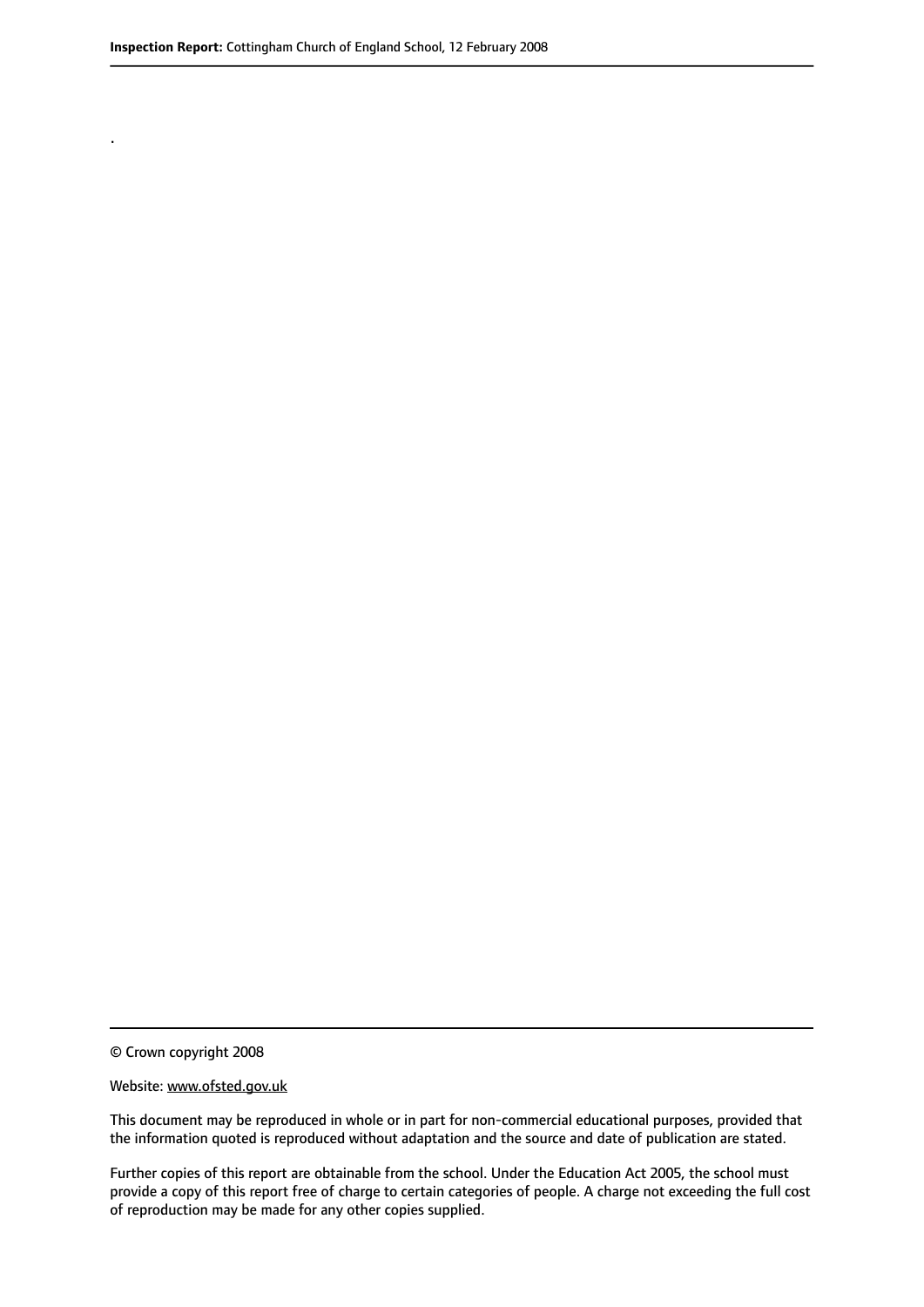# **Introduction**

The inspection was carried out by an Additional Inspector, who evaluated the overall effectiveness of the school and investigated the following:

whether there was variation in achievement between girls and boys

the progress made by Key Stage 2 pupils in science and the more able pupils in Key Stage 1 in writing

the contribution made by leaders at all levels to curricular development and its impact on raising pupils' achievement.

Evidence was gathered from discussions with pupils, members of staff and governors, observations of teaching and learning, views of parents, scrutiny of work and school documentation. Other aspects of the school's work were not investigated in detail, but inspectors found no evidence to suggest that the school's own assessments, as given in its self-evaluation form, were not justified, and these have been included where appropriate in this report.

## **Description of the school**

This is a small school serving the village of Cottingham and surrounding area. Attainment on entry is broadly average. The proportion of pupils who are identified as having learning difficulties and/or disabilities is below average but the proportion of pupils with a statement of special educational needs is above average. A small number of pupils are from minority ethnic backgrounds and three are at an early stage of learning English.

### **Key for inspection grades**

| Grade 1 | Outstanding  |
|---------|--------------|
| Grade 2 | Good         |
| Grade 3 | Satisfactory |
| Grade 4 | Inadequate   |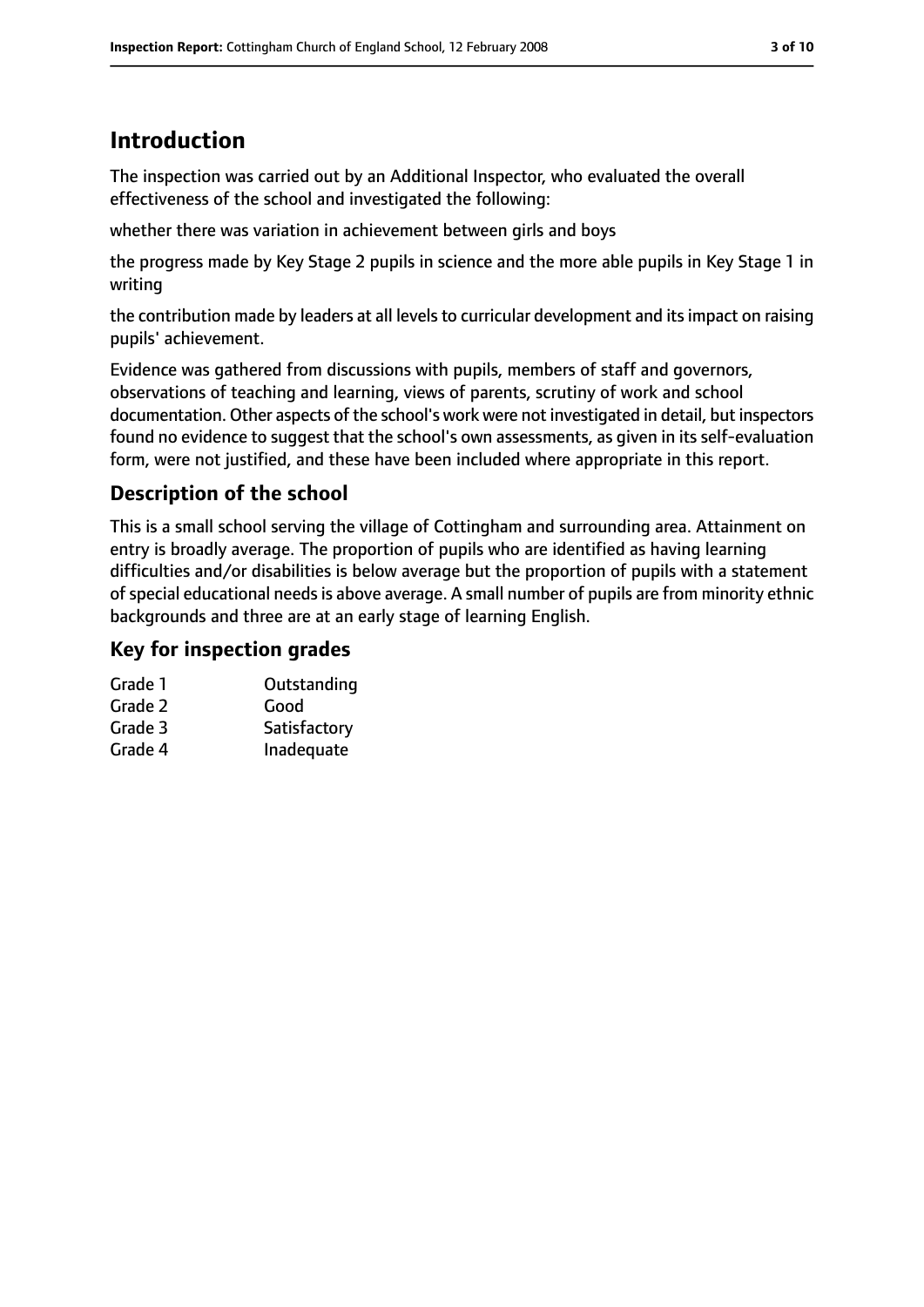## **Overall effectiveness of the school**

#### **Grade: 2**

This is a good school with a number of outstanding features. The headteacher sets very clear direction for all members of the school, including parents. They share a commitment to providing a community where children can achieve their best. The school is, in the words of one parent, 'a vibrant hub of our village. Local life is enriched by its high standards and continued presence.'

Pupils' achievement is good and standards are above average in English, mathematics and science. Standards in all three subjects have improved since the last inspection at a greater rate than those nationally. All groups of children make good progressthrough the Foundation Stage and the rest of the school. Their progress in writing has accelerated with improvements in teaching methods. In 2007, Key Stage 2 test results in writing were, for the first time, as good as in reading. In science, children have made slower progress. The school has identified the reasons for this and has increased the opportunities for investigation. Links have been established between science and other subjects to improve children's understanding. Pupils in Key Stage 2 are using their knowledge of the human body and diet to plan a healthy tuck shop. There is clear evidence that these actions are already raising standards in science.

Good teaching helps children make good progressin their learning. Classrooms are well managed and this promotes very good attitudes to learning. Effective partnerships exist between teachers and other adults in the classroom so that all children receive help if they need it. Lesson planning is thoughtful and includes a wide range of activities that sustain interest. All teachers set learning objectives and in most cases there is a clear link between the objective and a child's individual target, so that the child knows very clearly what steps to take to reach his or her target and how to make further progress. In a few instances, the link between the two is not clear to the learner.

Individual pupils are set challenging targets. The school tracks progress towards these targets very carefully to check that all individuals and different groups of children are making good progress. Underachievement is identified swiftly, and additional support is put in place. The appointment of a learning mentor last year has increased the additional support available. Parents are able to refer any concerns about their child's progress.

Parental comments demonstrate the great value that they and their pupils place on the outstanding care, guidance and support that are provided. Individual needs are quickly identified and very effectively met. As a result, pupils are very happy and feel secure. Arrangements to safeguard pupils are very thorough. Pupils at an early stage of learning English receive good care and support from staff and other children. Strong links have been established with home. When facing the challenge of teaching non-English speaking entrants for the first time last year, staff developed their skills fast; as a result, the children are making good progress in learning the language and have settled happily in the school. Pupils with learning difficulties and/or disabilities integrate fully into school life. In the words of one child, her school is special because 'everyone is nice to each other, no one is left out'. The well-established school council are seeking to ensure that this is the case in the future by providing 'buddy' benches in the playground.

This strong pastoral care and a good curriculum promote outstanding personal development and well-being. Pupils enjoy school immensely. They like working with friends on 'fun things like cooking, science experiments and making ginger beer'. Attendance is good, and improving. Pupils act very responsibly without supervision when carrying out a range of duties in school.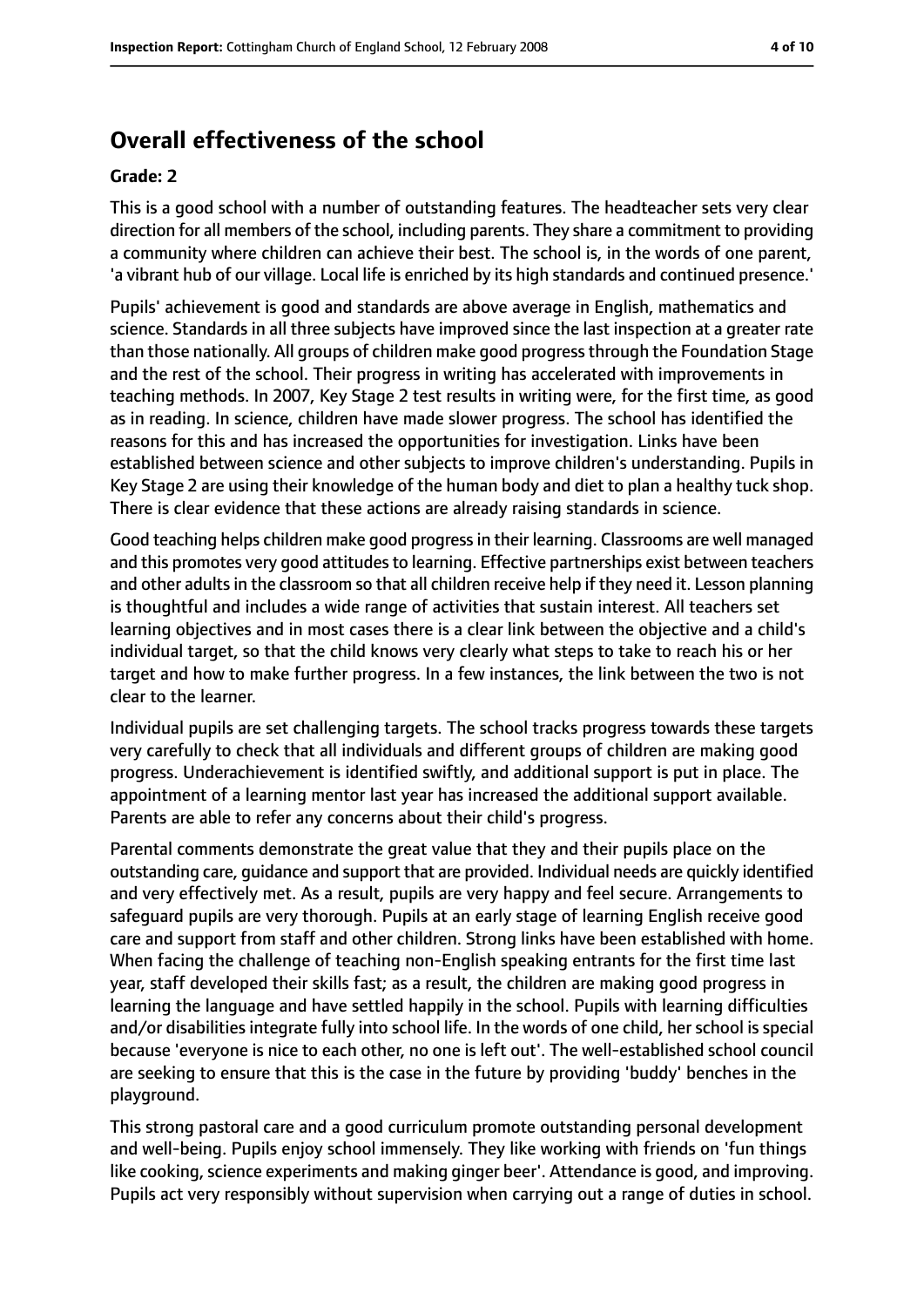They are happy to help the school community and each other. Older pupils are very caring towards younger ones and all understand the need to play safely together. Behaviour in lessons and around school is excellent because children want to create a positive school community. There are many opportunities for moral and social development and pupils learn to work harmoniously and are supportive of each other in lessons. They understand very well how to lead a healthy and safe life and put this into practice in their lunches and participation in physical education and sport.

The good curriculum prepares children well for their future lives through a number of well-planned opportunities. Pupils in Key Stage 2 are currently enthusiastically planning a healthy tuck shop. Literacy, numeracy, information and communication technology and interpersonal skills develop as children plan the finance, promotion and organisation of their enterprise. Opportunities for spiritual and cultural development have been a focus for improvement since the last inspection. These are now good, and children have a much greater awareness and understanding of the faiths and backgrounds of other cultures. Additional activities, visits and visitors make a good contribution to pupil's personal development. The range of extra-curricular activities is wide and provides additional sporting and creative enrichment. Curricular planning takes account of different needs within a group. However, there are occasions when tasks do not challenge the more able pupils to work independently and solve problems that are more difficult.

Leadership and management are good because the headteacher leads very effectively, with a clear focus on raising standards and improving achievement within a caring environment. The school's improvement planning is well focused and built on effective evaluation of strengths and areas for development. This is informed by regular checking of the school's work. The recent strengthening of the senior leadership is providing additional direction for the school in the next stages of its planning. New leaders are rapidly developing the skills to share the school's leadership. Governors know the school well and are able to give additional support in this. The good quality of self-evaluation, as demonstrated by the good rate of improvement since the last inspection, shows that the school's capacity for further improvement is good. The school works well with others, particularly parents, the great majority of whom are very appreciative of its work.

#### **Effectiveness of the Foundation Stage**

#### **Grade: 2**

The overall effectiveness of the Foundation Stage is good, and the personal development and care provided for children are outstanding. The strong links with parents and pre-school providers help children to make a good start. They enter the school with abilities at broadly expected levels. Within a short space of time, children settle quickly to the well-thought-out routines. They make good progress and move on to Key Stage 1 with skills and abilities that are above average. The quality of teaching and learning is consistently good. Well-planned lessons contain a good balance of child-chosen and adult-led initiatives. Children are encouraged to be inquisitive but safe. They are included in all school activities. They listen carefully in assembly and play happily in the playground with all the older children. There are very strong links between this stage and Key Stage 1. Children from both stages work together increasingly as the year progresses, presenting a joint pantomime in the spring. This contributes to the progress made in all aspects of development. Leadership and management of the Foundation Stage are good, very effectively linking this stage with the rest of the school. Leaders have rightly identified development of the outdoor space into learning zones as a priority because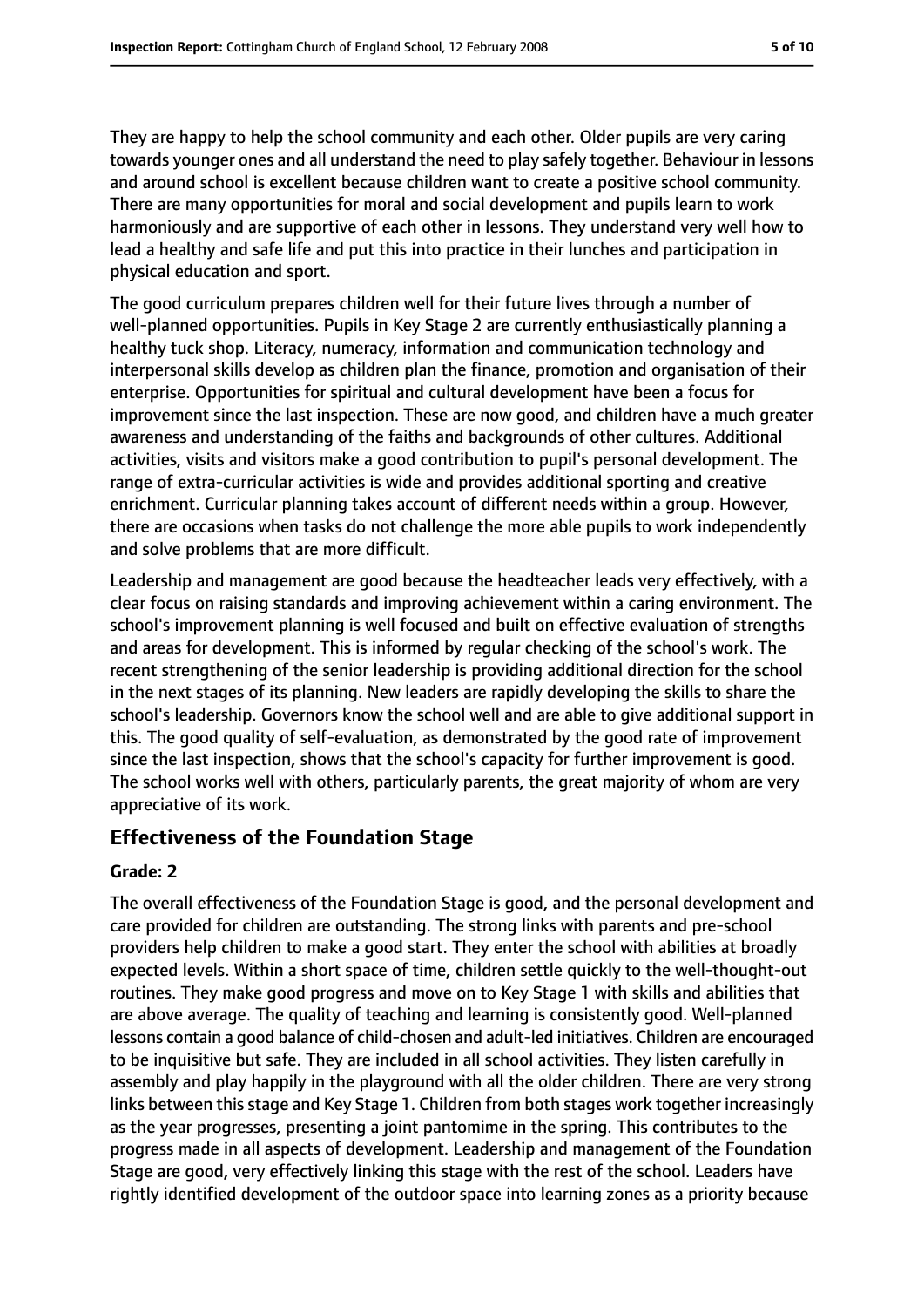gains made in physical development, although satisfactory, are not yet as high as in other areas of learning.

## **What the school should do to improve further**

- Ensure pupils always understand the link between a lesson's learning objective and their own literacy and numeracy targets, and that feedback on their progress towards targets clearly identifies the next steps needed.
- Develop the curriculum to ensure greater and more consistent challenge for the more able pupils.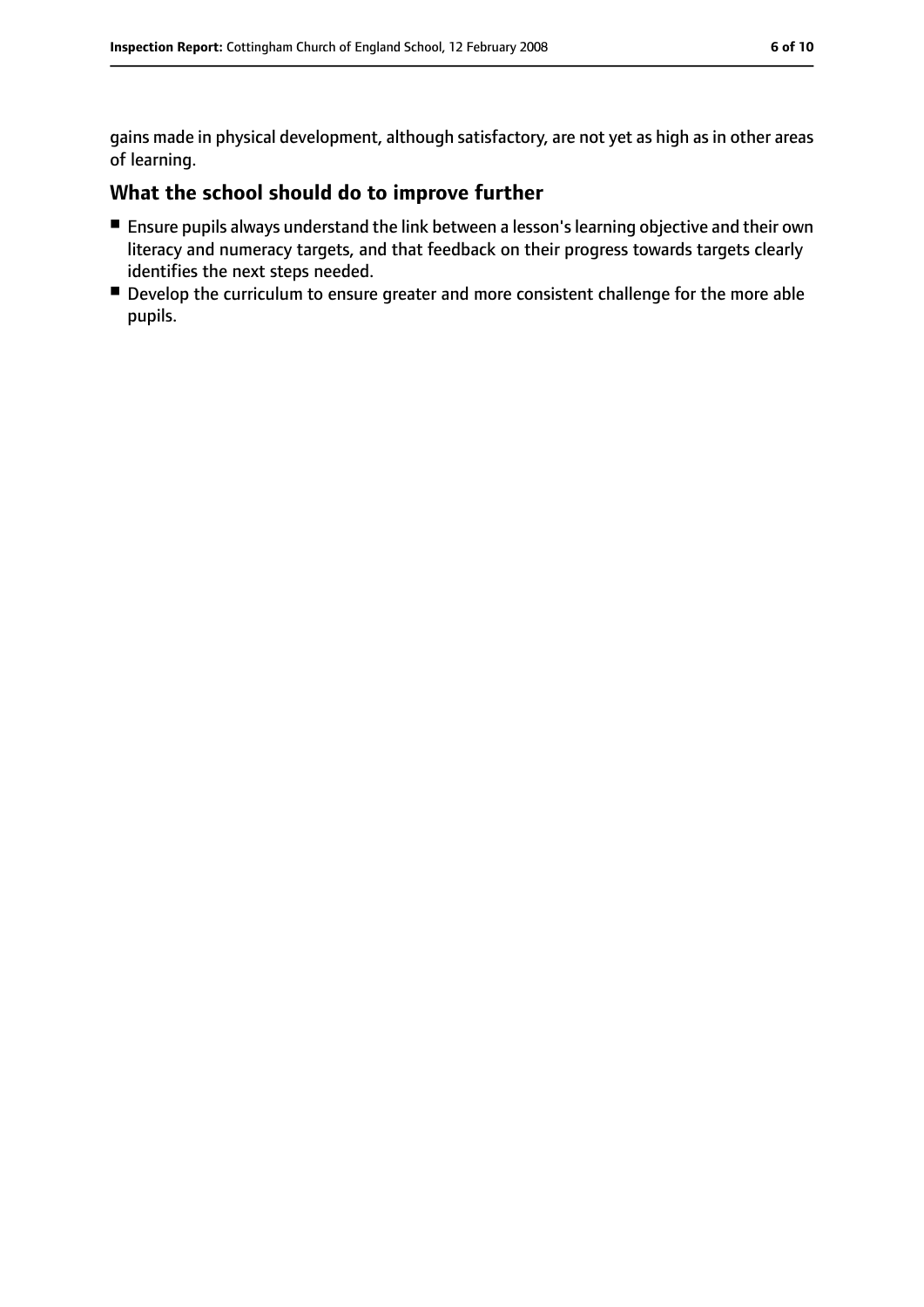**Any complaints about the inspection or the report should be made following the procedures set out in the guidance 'Complaints about school inspection', which is available from Ofsted's website: www.ofsted.gov.uk.**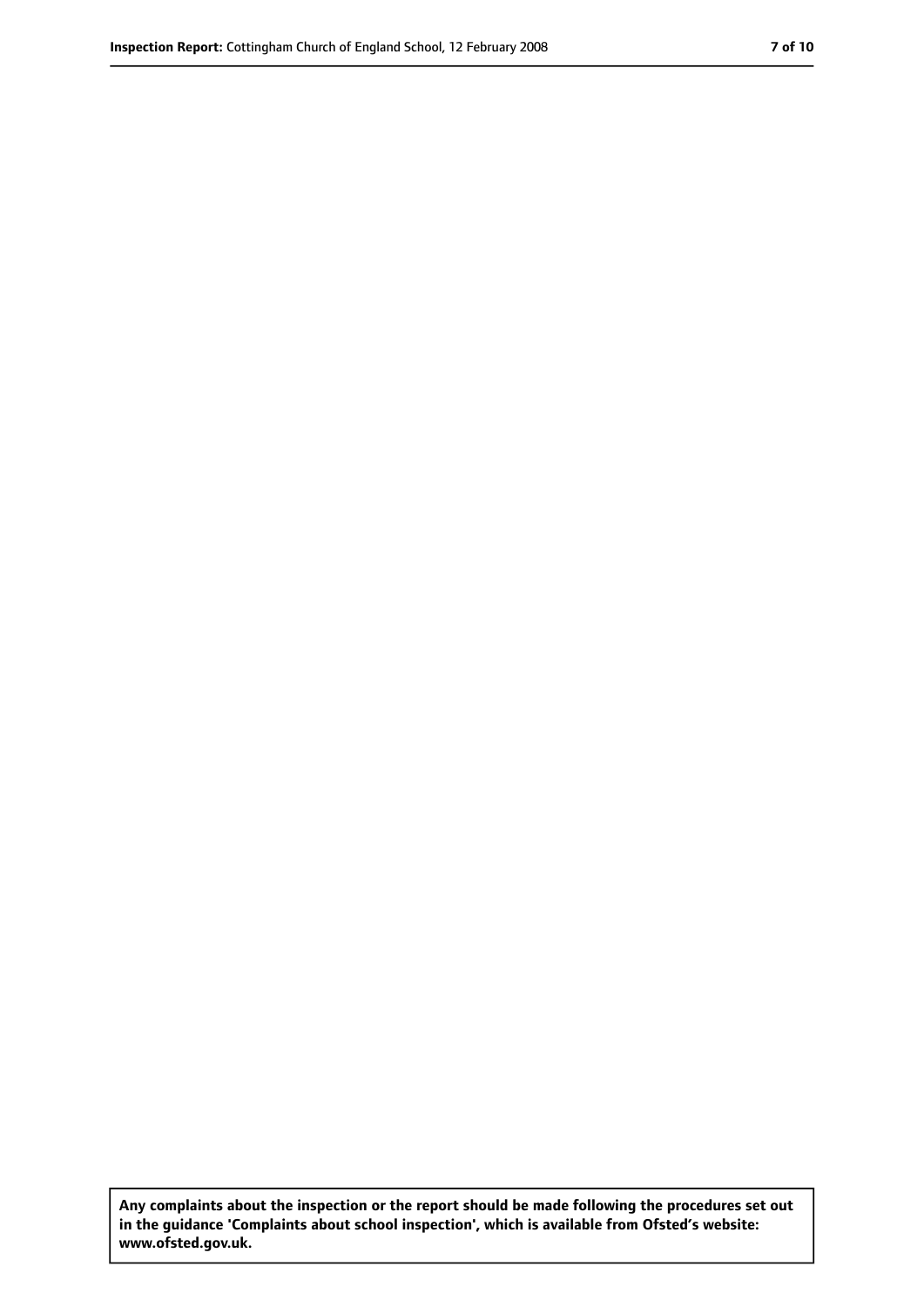# **Inspection judgements**

| $^{\backprime}$ Key to judgements: grade 1 is outstanding, grade 2 good, grade 3 satisfactory, and | <b>School</b>  |
|----------------------------------------------------------------------------------------------------|----------------|
| arade 4 inadeguate                                                                                 | <b>Overall</b> |

## **Overall effectiveness**

| How effective, efficient and inclusive is the provision of education, integrated<br>care and any extended services in meeting the needs of learners? |     |
|------------------------------------------------------------------------------------------------------------------------------------------------------|-----|
| Effective steps have been taken to promote improvement since the last<br>inspection                                                                  | Yes |
| How well does the school work in partnership with others to promote learners'<br>well-being?                                                         |     |
| The effectiveness of the Foundation Stage                                                                                                            |     |
| The capacity to make any necessary improvements                                                                                                      |     |

#### **Achievement and standards**

| How well do learners achieve?                                                                               |  |
|-------------------------------------------------------------------------------------------------------------|--|
| The standards <sup>1</sup> reached by learners                                                              |  |
| How well learners make progress, taking account of any significant variations between<br>groups of learners |  |
| How well learners with learning difficulties and disabilities make progress                                 |  |

## **Personal development and well-being**

| How good is the overall personal development and well-being of the<br>learners?                                  |  |
|------------------------------------------------------------------------------------------------------------------|--|
| The extent of learners' spiritual, moral, social and cultural development                                        |  |
| The extent to which learners adopt healthy lifestyles                                                            |  |
| The extent to which learners adopt safe practices                                                                |  |
| How well learners enjoy their education                                                                          |  |
| The attendance of learners                                                                                       |  |
| The behaviour of learners                                                                                        |  |
| The extent to which learners make a positive contribution to the community                                       |  |
| How well learners develop workplace and other skills that will contribute to<br>their future economic well-being |  |

## **The quality of provision**

| How effective are teaching and learning in meeting the full range of the<br>learners' needs?          |  |
|-------------------------------------------------------------------------------------------------------|--|
| How well do the curriculum and other activities meet the range of needs<br>and interests of learners? |  |
| How well are learners cared for, quided and supported?                                                |  |

#### **Annex A**

 $^1$  Grade 1 - Exceptionally and consistently high; Grade 2 - Generally above average with none significantly below average; Grade 3 - Broadly average to below average; Grade 4 - Exceptionally low.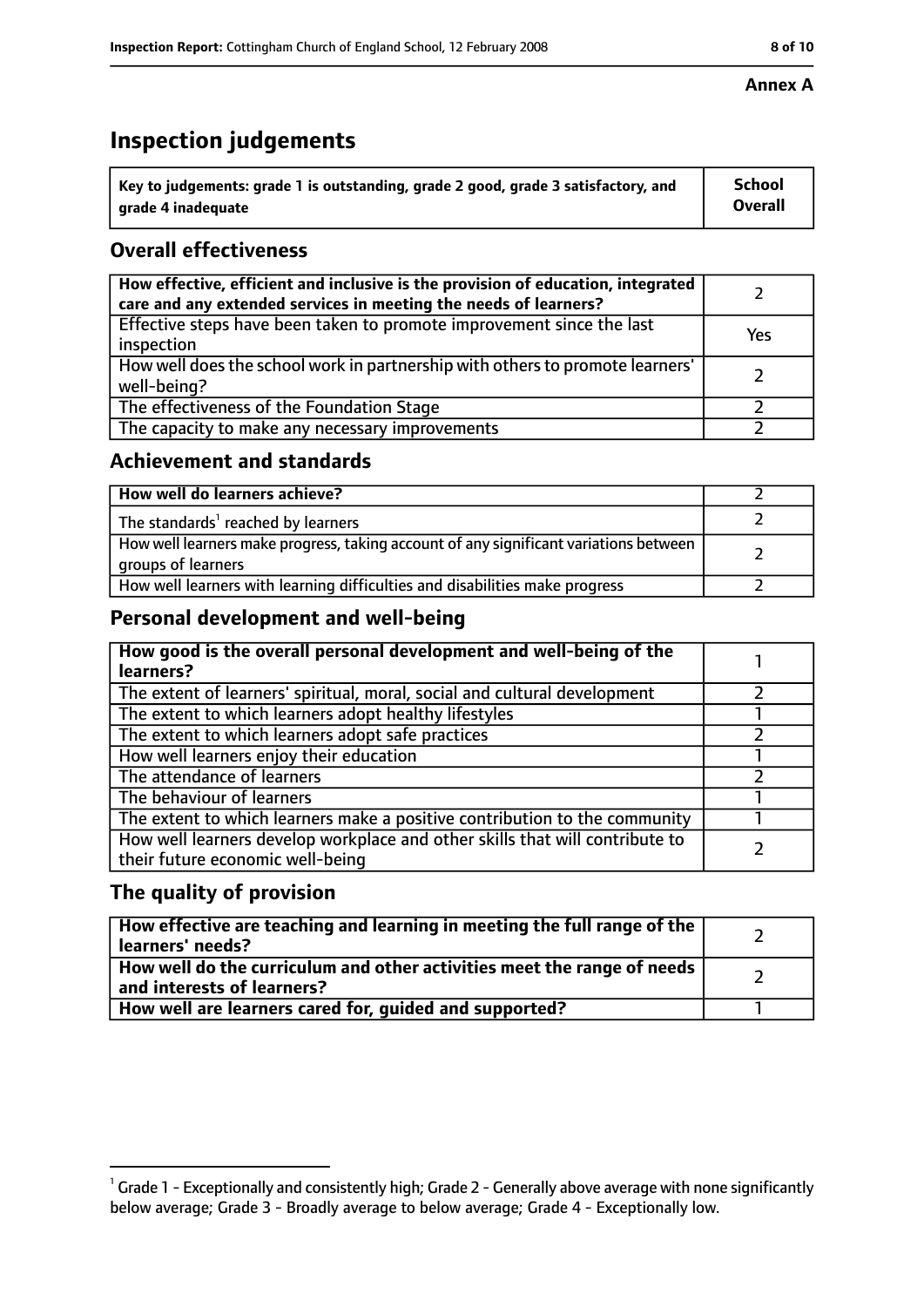# **Leadership and management**

| How effective are leadership and management in raising achievement<br>and supporting all learners?                                              |           |
|-------------------------------------------------------------------------------------------------------------------------------------------------|-----------|
| How effectively leaders and managers at all levels set clear direction leading<br>to improvement and promote high quality of care and education |           |
| How effectively leaders and managers use challenging targets to raise standards                                                                 |           |
| The effectiveness of the school's self-evaluation                                                                                               |           |
| How well equality of opportunity is promoted and discrimination tackled so<br>that all learners achieve as well as they can                     |           |
| How effectively and efficiently resources, including staff, are deployed to<br>achieve value for money                                          |           |
| The extent to which governors and other supervisory boards discharge their<br>responsibilities                                                  | 2         |
| Do procedures for safequarding learners meet current government<br>requirements?                                                                | Yes       |
| Does this school require special measures?                                                                                                      | <b>No</b> |
| Does this school require a notice to improve?                                                                                                   | No        |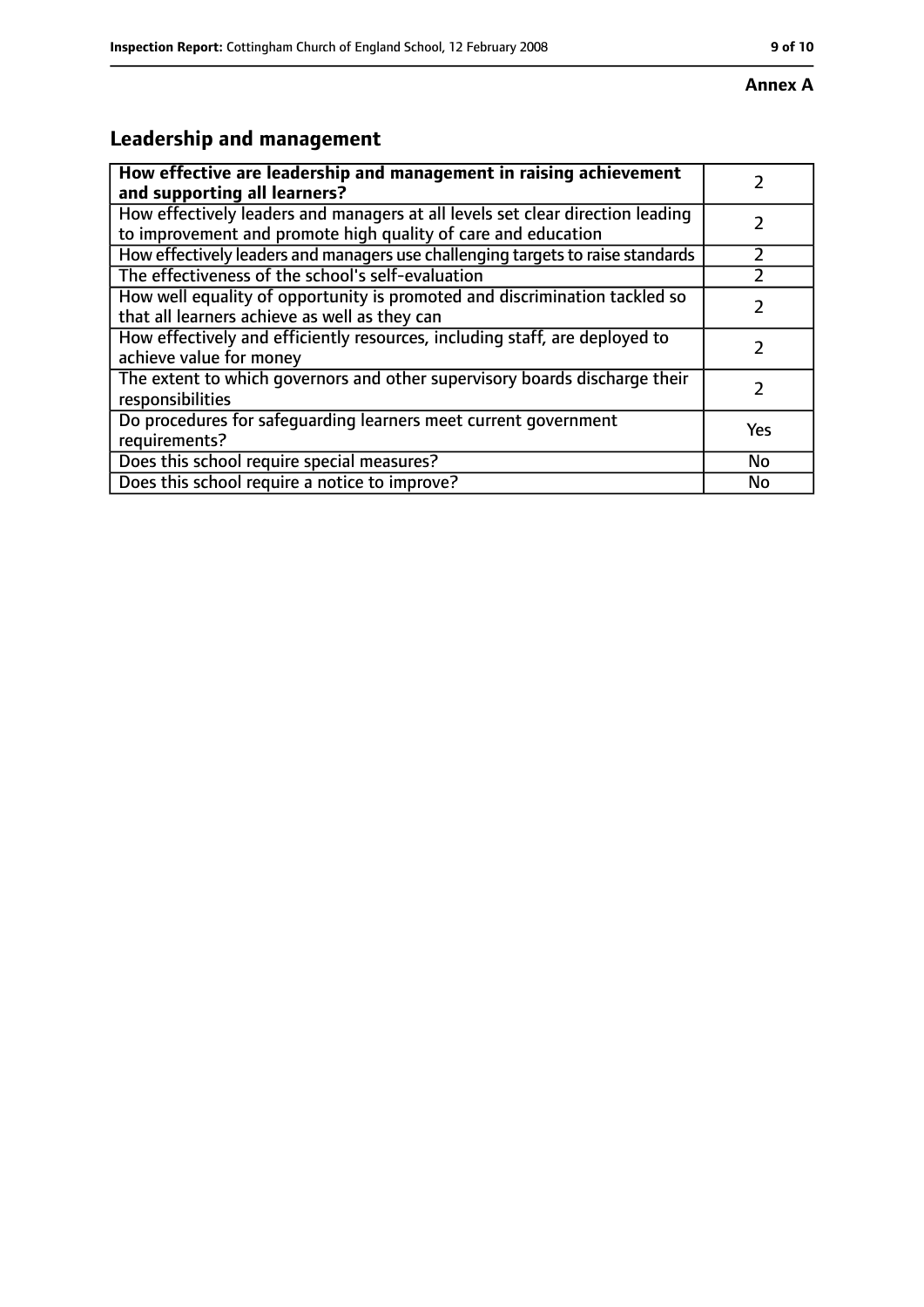#### **Annex B**

## **Text from letter to pupils explaining the findings of the inspection**

13 February 2008

#### Dear Pupils

Inspection of Cottingham Church of England School, Market Harborough LE16 8XB

Thank you for welcoming me so warmly on my recent visit to your school, which I have judged to be good with some outstanding features. I would like to share with you what I learned about the school. These are the things I particularly liked:

- you make good progress in your work and reach standards that are above average
- you enjoy school very much, working with your friends on the many activities during and after the school day
- you have a very good understanding of how to keep yourself and others healthy and safe around the school and in the playground, where younger children feel very well cared for by older ones
- your behaviour is excellent
- you welcome opportunities to serve your school and local community; I am impressed at the number of jobs that many of you carry out within school and you have good ideas of your own which you are able to act on responsibly.
- your headteacher leads the school very well
- all staff care for you very well and support you to do your best; as a result, you feel safe in school and that there is always someone there to help should you need it.

These are the things I have asked the school to improve, to make it even better:

- you find the targets in the front of your literacy and numeracy books helpful and most of you know what level you are aiming for. However, you are not always told in lessons, how the work will help you to achieve your target or what you need to do next
- you enjoy the interesting lessons that are taught and the real opportunities to put your skills into practice when you raise money for charity or organise your healthy tuck shop, but I think some of you could manage more of a challenge to achieve higher levels in your academic work.

I hope you will help your headteacher and his staff to put these plans into action.

Ruth Westbrook Lead inspector